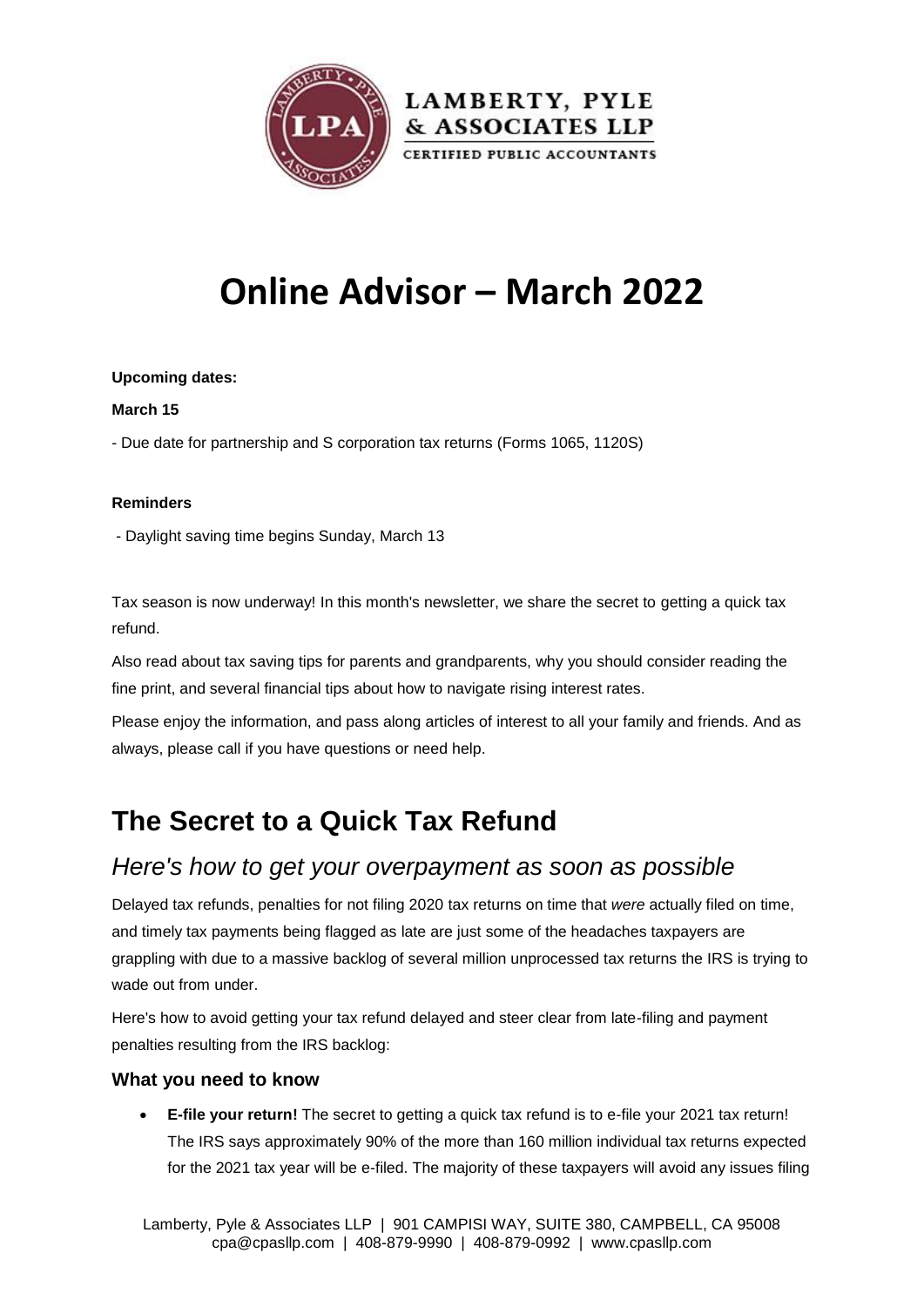

their return and getting their refund. If you do e-file, don't forget to sign Form 8879, which authorizes the e-filing of your return.

& ASSOCIATES LLP

- **Stay calm if you receive a letter from the IRS.** You may receive an IRS notice indicating you have an unfiled tax return or that you have an unpaid balance on your account. If the notice was mailed because of the backlog and you indeed filed the tax return in question or paid the amount due listed, the IRS says there is no need to call or respond to the notice as it's continuing to process prior year tax returns as quickly as possible.
- **Certified mail is your friend.** If you receive an IRS notice for a situation not related to the backlog, you'll want to respond in a timely fashion via certified mail. This will provide proof of your timely correspondence. So even if your response gets lost or caught up in the backlog, you'll have evidence that you responded by the deadline listed on the notice. Remember that delays in responses could generate penalties and additional interest payments.
- **Be patient if you need to talk with the IRS.** The IRS received a record 282 million phone calls during its 2021 fiscal year, according to National Taxpayer Advocate Erin Collins. Only 32 million of these calls were answered. Collins said the best time to call the IRS are Wednesdays through Fridays, especially early mornings starting at 7 am Eastern time.

## **Read the Fine Print**

According to a recent Deloitte survey, 91 percent of people agree to terms and conditions without reading the legal agreement. While reading through legally complex language may be slow and painful, it's more important than you think. Here are four reasons why reading entire legal agreements make sense:

**You miss a major technicality.** Many agreements have an exit penalty that requires you to pay for a period of time after you terminate an agreement. Others automatically renew your agreement for a year with exit penalties unless you tell them in writing you do not wish to renew prior to a key date. In a recent example of missing a legal technicality, eight teachers claimed the Department of Education (DOE) mishandled a debt forgiveness program that promised to reduce student loans after 10 years of public service. In most of the cases, the teacher's application was denied because, according to the DOE, they were in the wrong type of loan or payment program.

**You give something away.** With extensive agreement documents (PayPal's user agreement is over 50 pages long!), it's easy for a company to add language that grants itself rights to something that's yours. Here are some examples:

 **Your identity.** Companies like Facebook grant itself rights to use your likeness and personal information for targeted advertising unless you catch the clause and take action.

Lamberty, Pyle & Associates LLP | 901 CAMPISI WAY, SUITE 380, CAMPBELL, CA 95008 cpa@cpasllp.com | 408-879-9990 | 408-879-0992 | www.cpasllp.com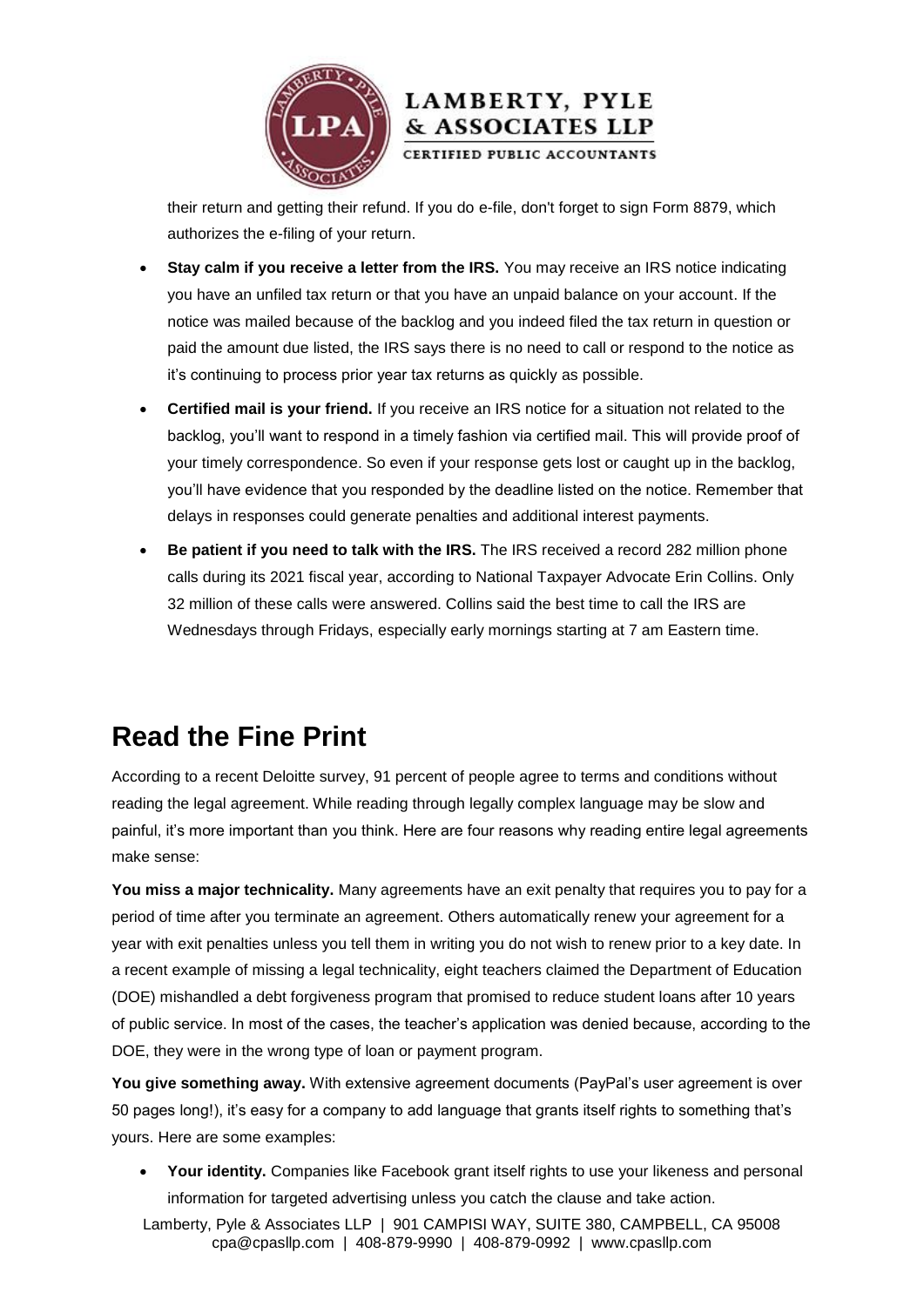



- **Your work.** If you create a presentation using online tools, the agreement might allow the site to use the presentation without your permission.
- **Your location.** Most navigation software tracks your location even when not using their application. The same is true with most newer vehicles. The only way to catch these tracking rights is to read the clause in the agreement.

**You're not comfortable with the risks.** Data breaches are occurring more often and are hard to prevent. To reduce their exposure to litigation, businesses are continuing to add language to agreements to protect themselves. Your job, as the consumer, is to know these risks when signing up for a new service. The more personal information you provide, the more important it is to understand your legal recourse if the supplier of your service is hacked.

**You miss something good.** Reading an agreement to the end may pay off. A woman in Georgia won \$10,000 just by reading her travel insurance agreement. The company, SquareMouth, had a "Pays to Read" program that awarded a cash prize to the first person to read the clause with a cash prize. For most people, it's more likely you'll find additional benefits that come with the agreement or laugh at some humor injected by the company.

## **Tax Saving Tips for Parents AND Grandparents**

### *Leveraging the kiddie tax rules*

With careful tax planning, you can use the kiddie tax rules to reduce your tax obligation. Here's what you need to know.

#### **Background**

The term kiddie tax was introduced by the Tax Reform Act of 1986. The rules are intended to keep parents from shifting their investment income to their children to have it taxed at their child's lower tax rate. In 2022 the law requires a child's unearned income (generally dividends, interest, and capital gains) above \$2,300 be taxed at their parent's tax rate.

#### **Who the Kiddie Tax Applies To**

- Children under the age of 18
- Full-time students under the age of 24 and providing less than half of their own financial support
- Children with unearned incomes above \$2,300

#### **Who/What the Kiddie Tax Does** *NOT* **Apply To**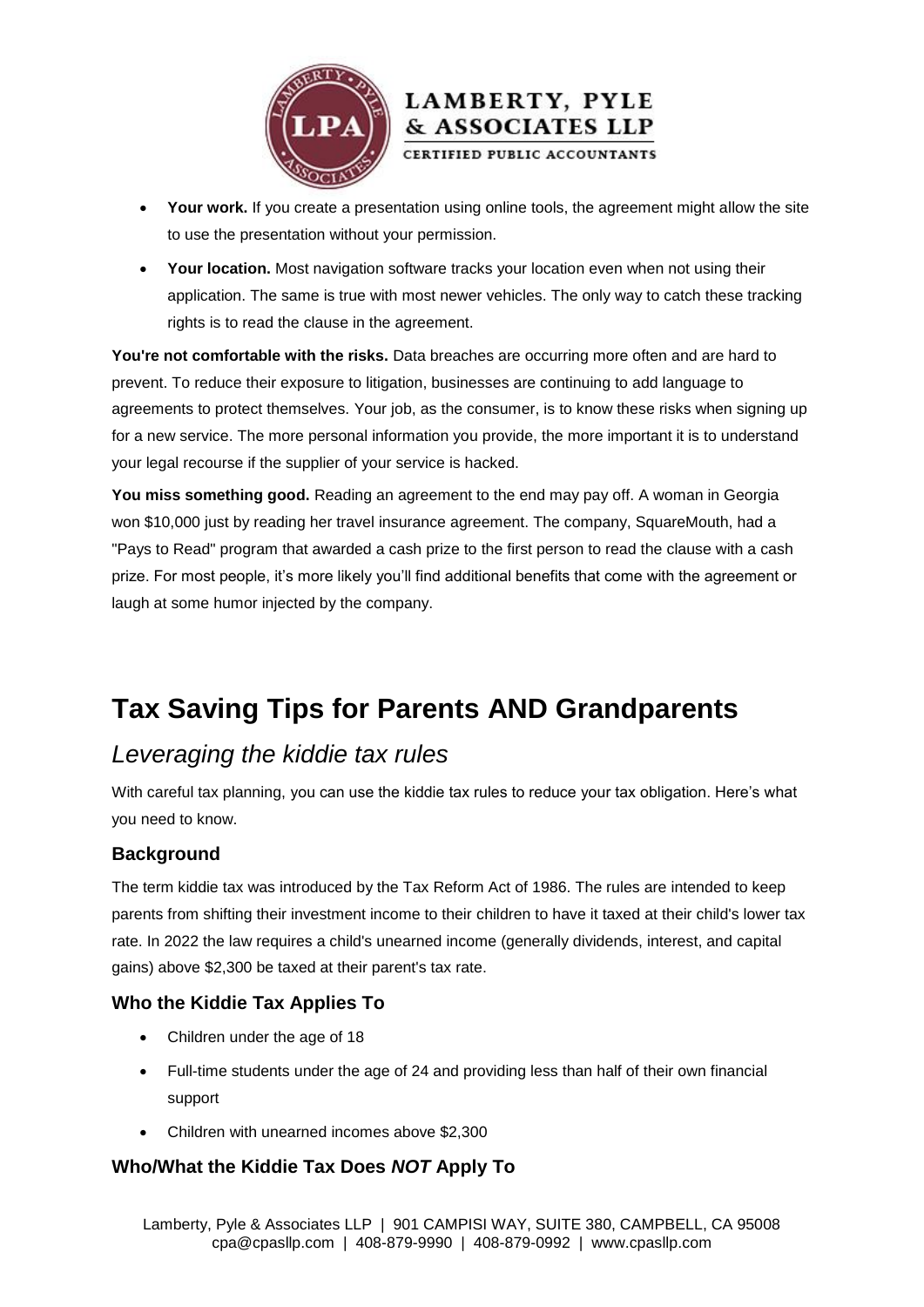



- Earned income (wages and self-employed income from things like babysitting or paper routes)
- Children that are age 18 or older and have earnings providing more than half of their support
- Gifts received by your child during the year

#### **How the Kiddie Tax Works**

- The first \$1,150 of unearned income is generally tax-free
- The next \$1,150 of unearned income is taxed at the child's (usually lower) tax rate
- The excess over \$2,300 is taxed at the parent's rate.

#### **Tax Planning With the Kiddie Tax Rules**

While your child's unearned income above \$2,300 is a problem, you will still want to leverage the tax advantage up to this amount. Here are some ideas:

- **Maximize your lower tax investment options.** Look for gains in your child's investment accounts to maximize the use of your child's kiddie tax threshold each year. You could consider selling stocks to capture your child's investment gains and then buy the stock back later to establish a higher cost basis.
- **Be careful where you report a child's unearned income.** Don't automatically add your child's unearned income to your tax return. It might inadvertently raise your taxes in surprising ways by reducing your tax benefits in other programs like the American Opportunity Credit.
- **Leverage gift giving.** If your children are not maximizing tax-free investment income each year, consider gifting funds to allow for unearned income up to the kiddie tax thresholds. Just be careful, as these assets can have an impact on a child's financial aid when approaching college age years.

Properly managed, the kiddie tax rules can be used to your advantage. But be careful, this part of the tax code can create an unwelcome surprise if not handled properly.

## **Review Financial Decisions When Interest Rates Change**

Interest rates are expected to increase this year in response to inflation that is running at a 40-year high. How will you be affected?

Any interest rate revision can cause a ripple effect throughout the economy. Accordingly, the Federal Reserve's actions probably will exert at least a moderate influence over financial choices that you

Lamberty, Pyle & Associates LLP | 901 CAMPISI WAY, SUITE 380, CAMPBELL, CA 95008 cpa@cpasllp.com | 408-879-9990 | 408-879-0992 | www.cpasllp.com may make at home and in your business in 2022 and beyond.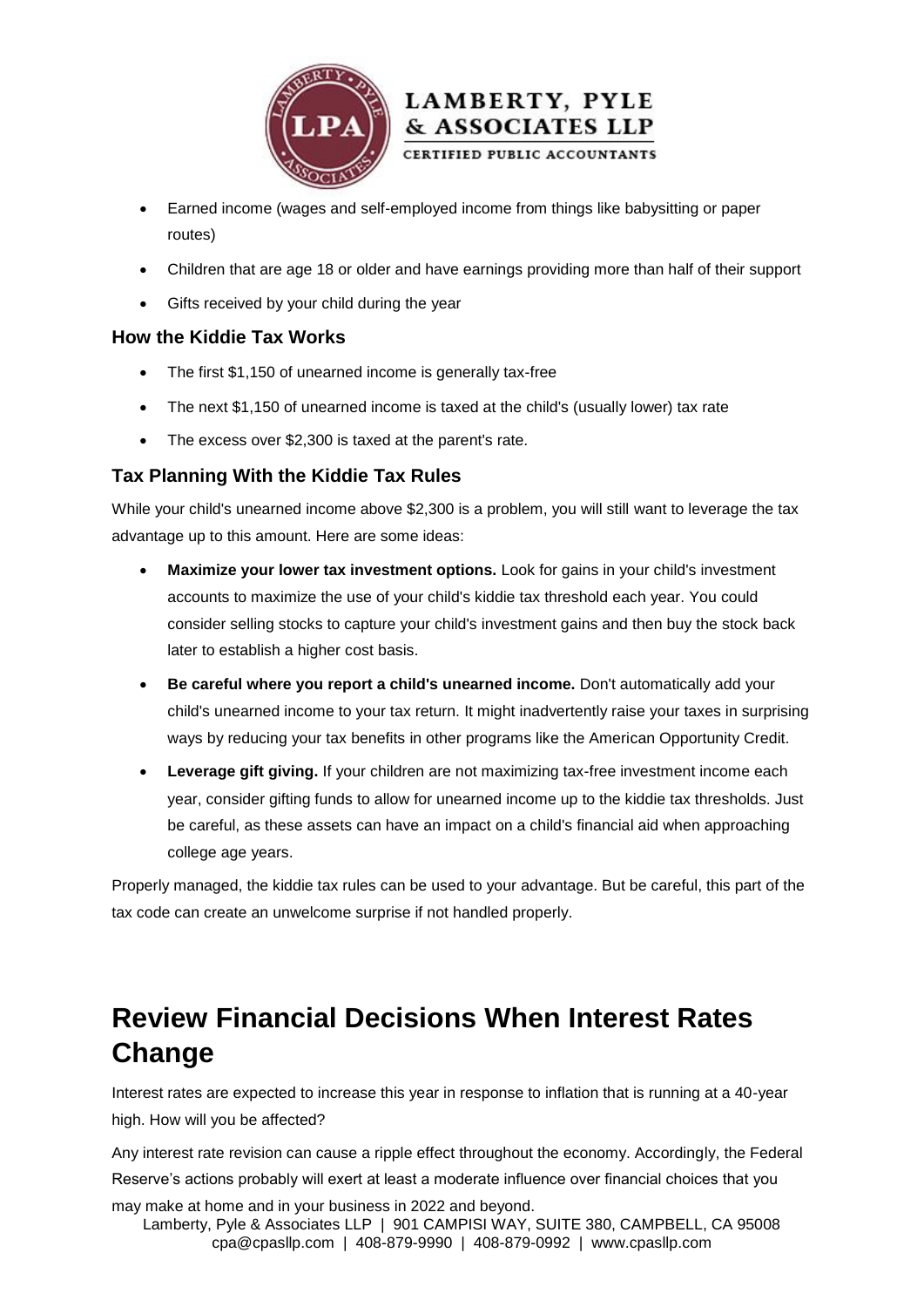

#### **Savings and debt**

As a consumer, you stand to gain from rising interest rates because you'll likely earn a better return on your deposits. Over the last ten years, placing your money in a certificate of deposit or passbook savings account has been hardly more profitable than stuffing it under a mattress. On the other hand, the cost of borrowing money will likely increase. As a result, mortgages, car loans, and credit cards will demand higher interest rates. That's not a big deal if you're already locked into low-interest fixedrate loans. But if you have a variable rate loan or carry balances on your credit cards, you may find your monthly payments starting to increase.

& ASSOCIATES LLP

#### **Investments**

On the investment front, market volatility may increase because rate increases are not completely predictable. Market sectors will likely exhibit varied responses to changes in interest rates. Those sectors that are less dependent on discretionary income may be less affected – after all, you need to buy gas, clothes, and groceries regardless of changes in interest rates.

As you adjust your financial plan, you might only need to make minor changes. Staying the course with a well-diversified retirement portfolio is still a prudent strategy. However, you may want to review your investment allocations.

#### **Your Business**

Rising interest rates can also affect your business. If your company's balance sheet has variable-rate debt, rising interest rates can affect your bottom line and possibly your plans for growth. As the cost of borrowing increases, taking out loans for new equipment or financing expansion with credit may become less desirable.

Please call if you have questions about deciding on the most beneficial response to potential future changes in interest rates.

### **Debt: Gone But Not Forgotten by the IRS**

With the ups and downs of our economy over the last 2 years, you may have had a loan or credit card balance forgiven or cancelled by a financial institution. You would think that the cancellation of debt by a credit card company or mortgage company would be a good thing for you and your family. And it can be, but it can also be considered taxable income by the IRS. Here is a quick review of various debt cancellation situations.

 **Consumer debt.** If you have gone through some type of credit workout program on consumer debt, it's likely that some of your debt has been cancelled. If that is the case, be prepared to receive IRS Form 1099-C representing the amount of debt cancelled. The IRS considers that

Lamberty, Pyle & Associates LLP | 901 CAMPISI WAY, SUITE 380, CAMPBELL, CA 95008 cpa@cpasllp.com | 408-879-9990 | 408-879-0992 | www.cpasllp.com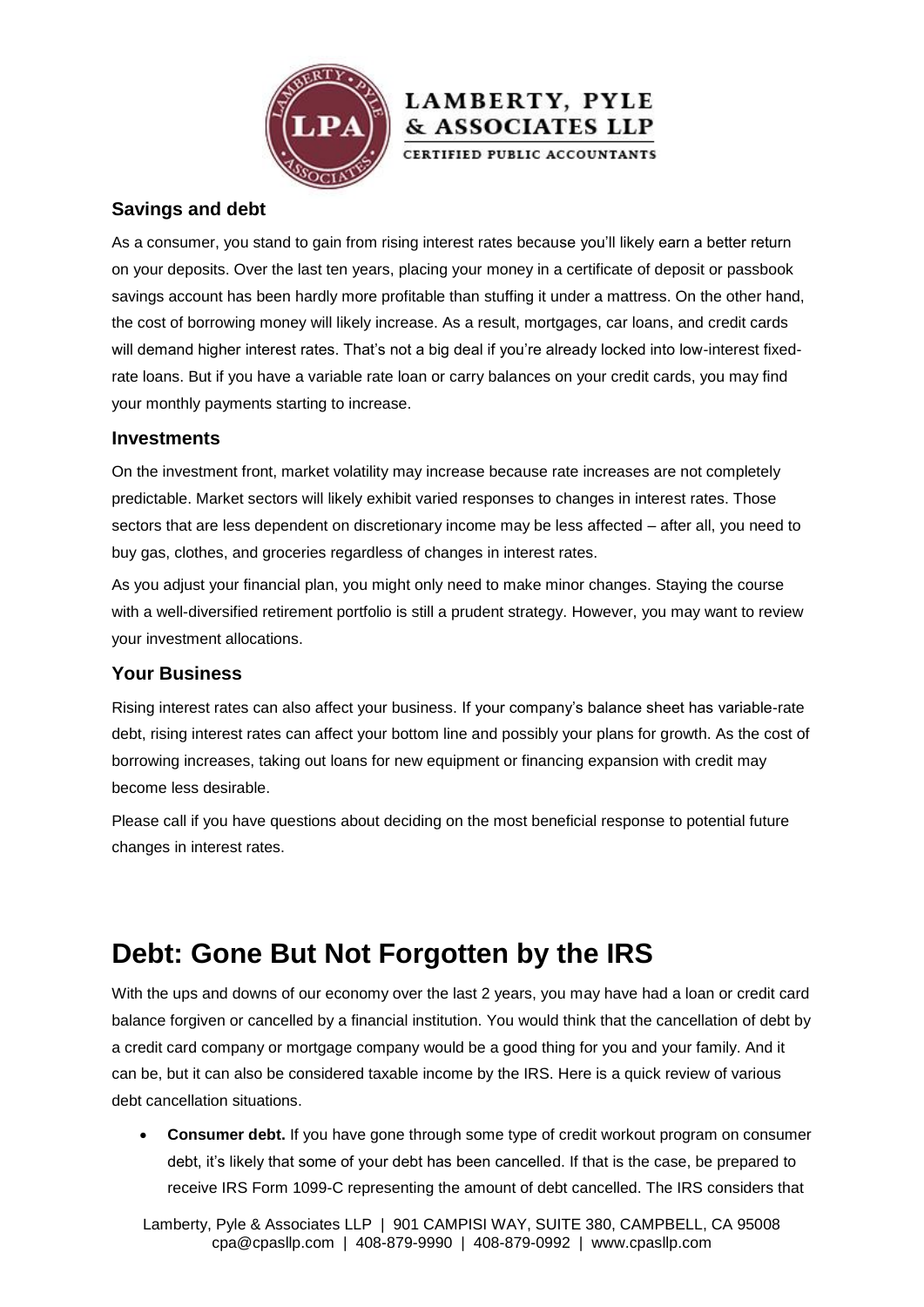

### amount taxable income to you, and they expect to see it reported on your tax return. The exception is if you file for bankruptcy. With bankruptcy, generally the debt cancelled is not taxable.

LAMBERTY, PYLE & ASSOCIATES LLP CERTIFIED PUBLIC ACCOUNTANTS

Even if you are not legally bankrupt, you might be technically insolvent where your liabilities exceed your assets. If this is the case, you can exclude your debt cancellation income by reporting your financial condition and filing IRS Form 982 with your tax return.

- **Primary home.** If your home is short sold or foreclosed and the lender receives less than the total amount of the outstanding loan, expect that amount of debt cancellation to be reported to you and the IRS. But special rules allow you to exclude up to \$2 million in cancellation income in many circumstances. You will again need to complete IRS Form 982, but the exclusion from taxable income brought about by the debt cancellation on your primary residence is incredibly liberal. So make sure to take advantage of these rules should they apply to you.
- **Student loans.** If your school closes while enrolled or soon after you withdraw, you may be eligible to discharge your federal student loan and not include the forgiven amount as taxable income. You also may be eligible to exclude from taxable income any student loans discharged due to your school misleading you or engaging in other misconduct in violation of certain state laws.
- **Second home, rental property, investment property, business property.** The rules for debt cancellation on second homes, rental property, and investment or business property can be extremely complicated. Given your cost of these properties, your financial condition, and the amount of debt cancelled, it's still possible to have this debt cancellation income taxed at a preferred capital gains rate, or even considered not taxable at all.

Please call if you have questions about how a cancellation of debt situation applies to you.

## **Hiring Your First Employee? Make It a Success!**

Are you ready to hire your first employee? Perhaps you started a new business, and are working solo or with a spouse or business partner. Now the business is growing and there's just too much to do. You find yourself working long hours and still not keeping up. It may be time to make your first hire. Think of the hiring process in two stages.

#### **Defining your needs**

Long before you start interviewing, think carefully about why you need an employee and how you're going to work with the new hire. Do you need someone to bring new skills that the business is lacking? Or are you looking for someone to share your workload and free up your time?

Lamberty, Pyle & Associates LLP | 901 CAMPISI WAY, SUITE 380, CAMPBELL, CA 95008 cpa@cpasllp.com | 408-879-9990 | 408-879-0992 | www.cpasllp.com